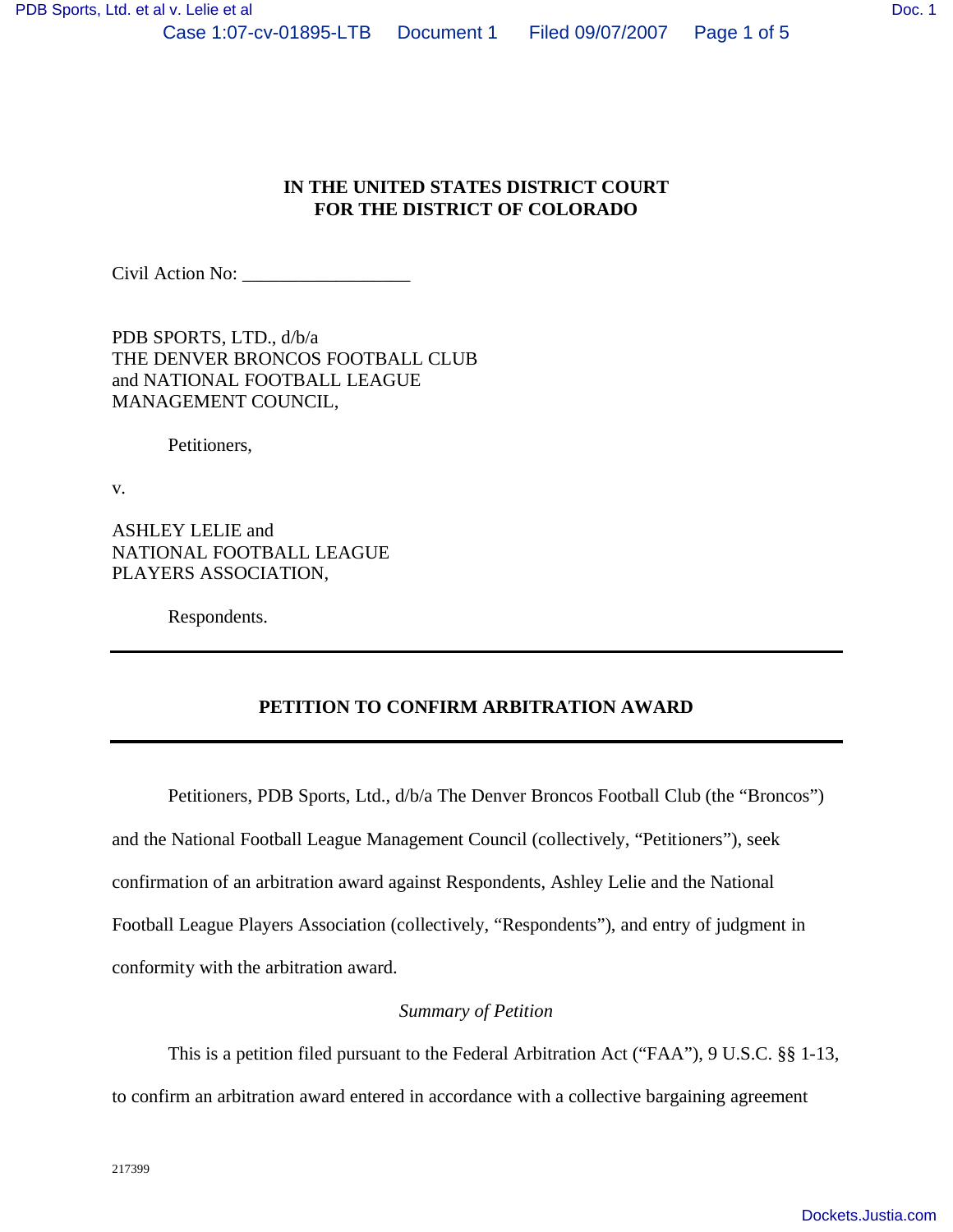subject to the Labor-Management Relations Act, 29 U.S.C. § 185, and to enter a judgment in conformity with the arbitration award.

## *Parties and Jurisdiction*

1. The Denver Broncos Football Club is one of the member clubs of the National Football League ("NFL") with its principal place of business in Englewood, Colorado.

2. The National Football League Management Council ("NFL Management Council") is an association with its principal place of business in New York, New York. The NFL Management Council is the sole and exclusive bargaining representative of present and future employer member clubs of the NFL.

3. Ashley Lelie ("Lelie") was a professional football player employed by the Broncos when events that are the subject of the underlying arbitration occurred. Upon information and belief, Lelie is currently employed and residing in California.

4. The National Football League Players Association ("NFLPA") is an association incorporated in the Commonwealth of Virginia with its principal place of business in Washington, D.C. The NFLPA is a labor organization certified by the National Labor Relations Board as the exclusive bargaining representative of all NFL players. The NFLPA regularly represents players employed in the District of Colorado, and some of its members reside in this judicial district.

5. The arbitration award that is the subject of these proceedings for confirmation arose from and was rendered pursuant to a collective bargaining agreement within the meaning of the Labor-Management Relations Act, 29 U.S.C. § 185.

6. This Court has jurisdiction over these proceedings under 28 U.S.C. § 1331 and 29 U.S.C. § 185.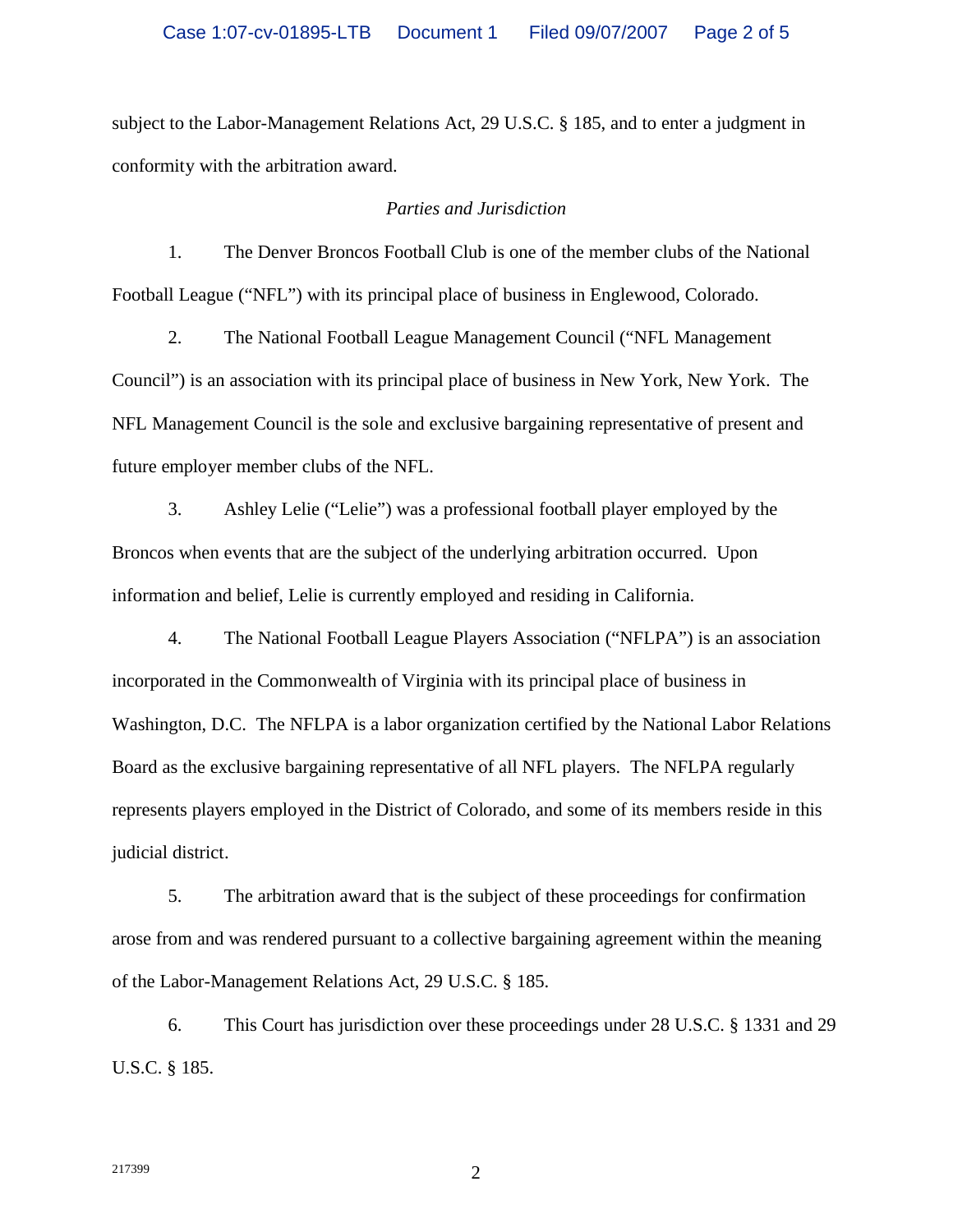7. Venue is proper in this District pursuant to 9 U.S.C. § 9, 28 U.S.C. § 1391, and 29 U.S.C. § 185.

## *Facts*

8. The parties are bound by a Collective Bargaining Agreement ("CBA") negotiated between the NFL Management Council (on behalf of the NFL member clubs, including the Broncos) and the NFLPA (on behalf of all NFL players). A copy of the relevant portions of the *2006 NFL Collective Bargaining Agreement* is attached as Exhibit A.

9. In accordance with the CBA, the Broncos and Lelie entered into an NFL Player Contract setting forth the terms of Lelie's employment by the Broncos.

10. Prior to his breach of the NFL Player Contract, Lelie's performance under the NFL Player Contract occurred in large part in Arapahoe County and the City and County of Denver, Colorado.

11. Based on Lelie's breach of his NFL Player Contract, the Broncos and the NFL Management Council filed a non-injury grievance on September 11, 2006, against Lelie and the NFLPA pursuant to Article IX of the CBA ("Article IX"). *See* CBA at 23-27. The grievance requested an order from the arbitrator requiring Lelie to repay the Broncos \$660,000 in signing bonus money.

12. The Broncos and the NFL Management Council filed a second non-injury grievance on September 25, 2006, against Lelie and the NFLPA pursuant to Article IX. The second grievance requested an order from the arbitrator requiring Lelie to pay the Broncos \$378,000 in fines.

13. Pursuant to Article IX of the CBA, the consolidated non-injury grievance (consolidating the grievances filed by the Broncos and the NFL Management Council on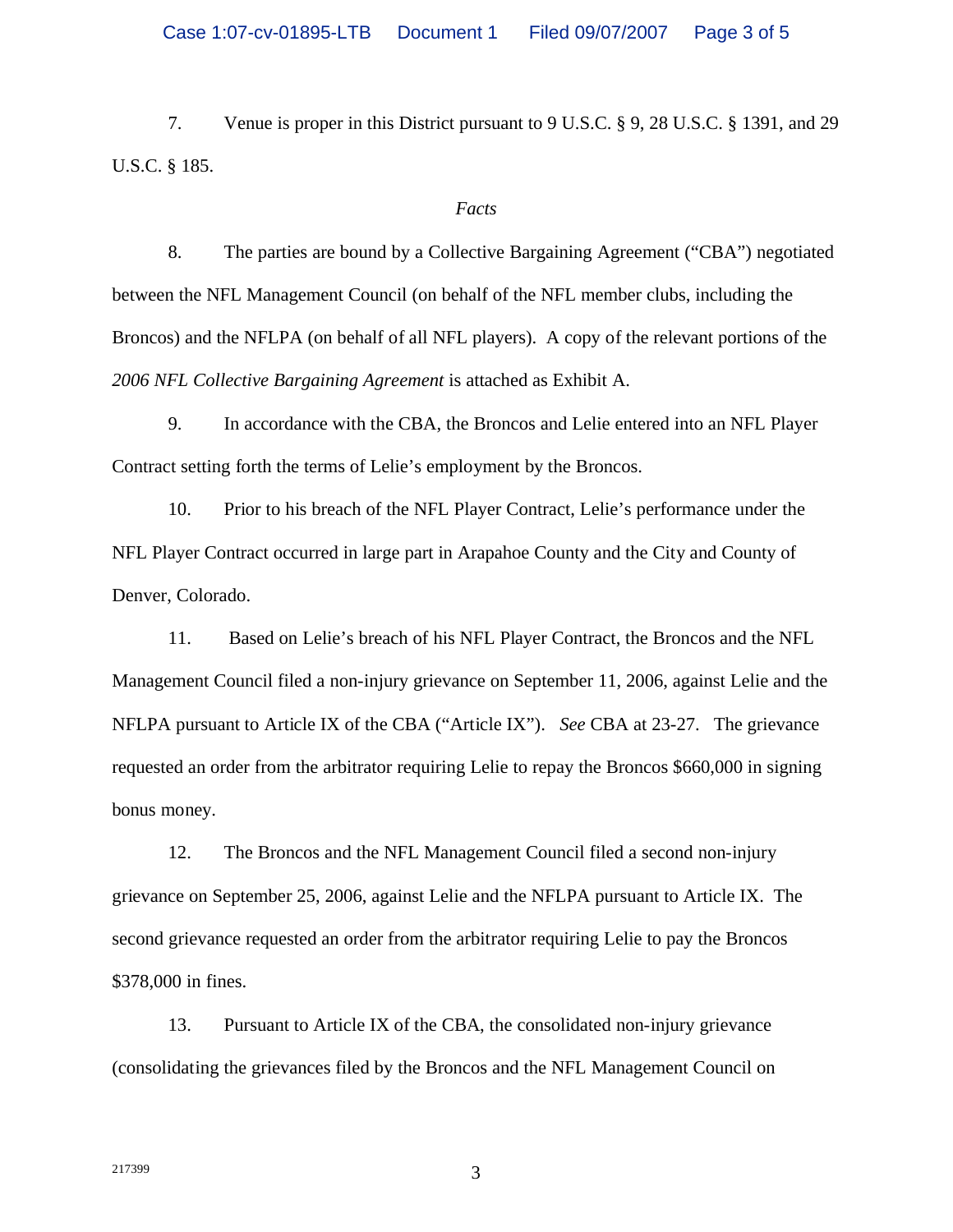September 11, 2006 and September 25, 2006) against Lelie and the NFLPA was subject to arbitration. *See* CBA at 23-27.

14. On March 12 and March 23, 2007, an arbitration hearing was conducted before an arbitrator as provided by Article IX of the CBA. The March  $12<sup>th</sup>$  portion of the hearing took nplace in Arapahoe County, Colorado, and the March  $23<sup>rd</sup>$  portion of the hearing took place in New York, New York.

15. An arbitration award was rendered in the form of the April 23, 2007, Arbitrator's Opinion and Award ("Arbitration Award"). A copy of the Arbitration Award is attached as Exhibit B.

16. The decision of the arbitrator as stated in the Arbitration Award is: "The Club's grievance is denied in part and granted in part as set forth in the above Findings. Ashley Lelie shall forthwith repay the Denver Broncos the total sum of \$660,000." Arbitration Award at 25.

17. Under Article IX, Section 8 of the CBA, the Arbitration Award constitutes the "full, final and complete disposition of the grievance, and will be binding upon the player(s) and Club(s) involved and the parties to this Agreement…." CBA at 25.

18. To date, Lelie has not complied with the Arbitration Award and he has failed to pay the sum awarded to the Broncos.

19. Lelie has not sought to vacate, modify, or challenge the Arbitration Award.

20. Petitioners are entitled to confirmation of the Arbitration Award and entry of judgment in conformity with the award pursuant to the Labor-Management Relations Act, 29 U.S.C. § 185, and §§ 9 & 13 of the FAA. *See Miami Dolphins Ltd. v. Williams*, 356 F. Supp. 2d 1301 (S.D. Fla. 2005).